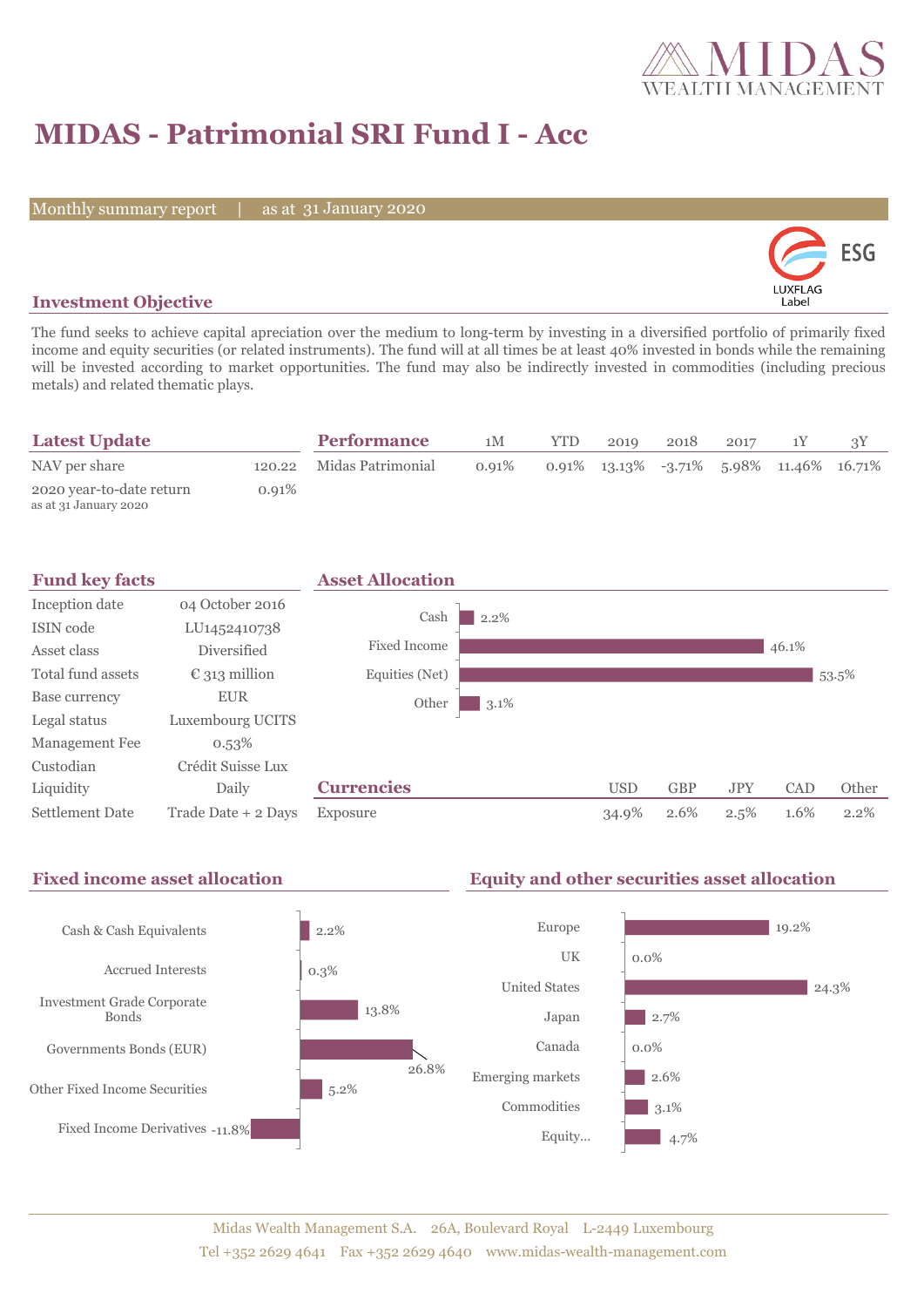

# **Patrimonial SRI Fund I - Acc**

Monthly summary report

31 January 2020

| Top 10 fixed income holdings            | YTM      | Rating | Weigh |
|-----------------------------------------|----------|--------|-------|
| ALTICE FINCO SA: ALTICE 4 3/4 01/15/28  | 4.6%     | $CCC+$ | 2.3%  |
| DEUTSCHLAND REP: DBR o 08/15/29         | $-0.5%$  | AAA    | 2.2%  |
| ALLIANDER: ALLRNV 07/8 04/22/26         | $-0.1\%$ | $AA-$  | 2.0%  |
| NETHERLANDS GOVT: NETHER 0 3/4 07       | $-0.4%$  | AAA    | 1.9%  |
| BTPS: BTPS 2 02/01/28                   | 0.7%     | BBB-   | 1.9%  |
| HELLENIC REPUBLI : GGB 4 3/8 08/01/22   | 0.1%     | $B+$   | 1.8%  |
| BTPS: BTPS 1 07/15/22                   | $-0.1%$  | BBB-   | 1.6%  |
| FRANCE O.A.T.: FRTR 2 05/25/48          | 0.6%     | AA     | 1.5%  |
| DEUTSCHLAND REP : DBR 1 1/4 08/15/48    | $0.0\%$  | AAA    | 1.5%  |
| EUROPEAN INVT BK : EIB o $3/8$ 07/16/25 | $-0.4%$  | AAA    | 1.3%  |

**Fixed income rating breakdown** 



| Top 10 equity holdings           | Sector                        | Weight  | <b>Equity sector breakdown</b> |                     |  |  |
|----------------------------------|-------------------------------|---------|--------------------------------|---------------------|--|--|
| <b>ALTICE NV -A</b>              | <b>Communication Services</b> | 4.3%    | <b>Consumer Discretionary</b>  | 11.9%               |  |  |
| <b>FREY</b>                      | <b>Real Estate</b>            | 1.6%    | <b>Consumer Staples</b>        | $9.0\%$             |  |  |
| <b>APPLE INC</b>                 | Information Technology        | $1.3\%$ | Energy                         | $\blacksquare$ 2.0% |  |  |
| <b>LOCKHEED MARTIN CORP</b>      | Industrials                   | $1.2\%$ | Financials                     | $0.0\%$             |  |  |
| MICROSOFT CORP                   | <b>Information Technology</b> | $1.2\%$ | Health Care                    | 11.4%               |  |  |
| <b>SEMPRA ENERGY</b>             | <b>Utilities</b>              | $1.2\%$ | <b>Information Technology</b>  | 25.9%               |  |  |
| ALPHABET INC-CL A                | Communication Services 1.2%   |         | Industrials                    | 12.5%               |  |  |
|                                  |                               |         | Materials                      | $0.0\%$             |  |  |
| <b>MASTERCARD INC-CLASS A</b>    | <b>Information Technology</b> | $1.2\%$ | <b>Communication Services</b>  | 18.2%               |  |  |
| VISA INC                         | <b>Information Technology</b> | $1.2\%$ | <b>Utilities</b>               | $\blacksquare$ 2.8% |  |  |
| <b>CHECK POINT SOFTWARE TECH</b> | <b>Information Technology</b> | $1.1\%$ | <b>Real Estate</b>             | $16.3\%$            |  |  |



# **Thematics breakdown Top 5 funds and other holdings**

| <b>ETFS PHYSICAL GOLD</b>                          | 3.1% |
|----------------------------------------------------|------|
| Amundi Japan TOPIX ETF                             | 2.7% |
| iShares STOXX Europe 600 Automobiles & P $\,$ 1.7% |      |
| Quaero Bamboo                                      | 1.6% |
| <b>ISHR STOXX EUR 600 BANKS</b>                    | 0.9% |